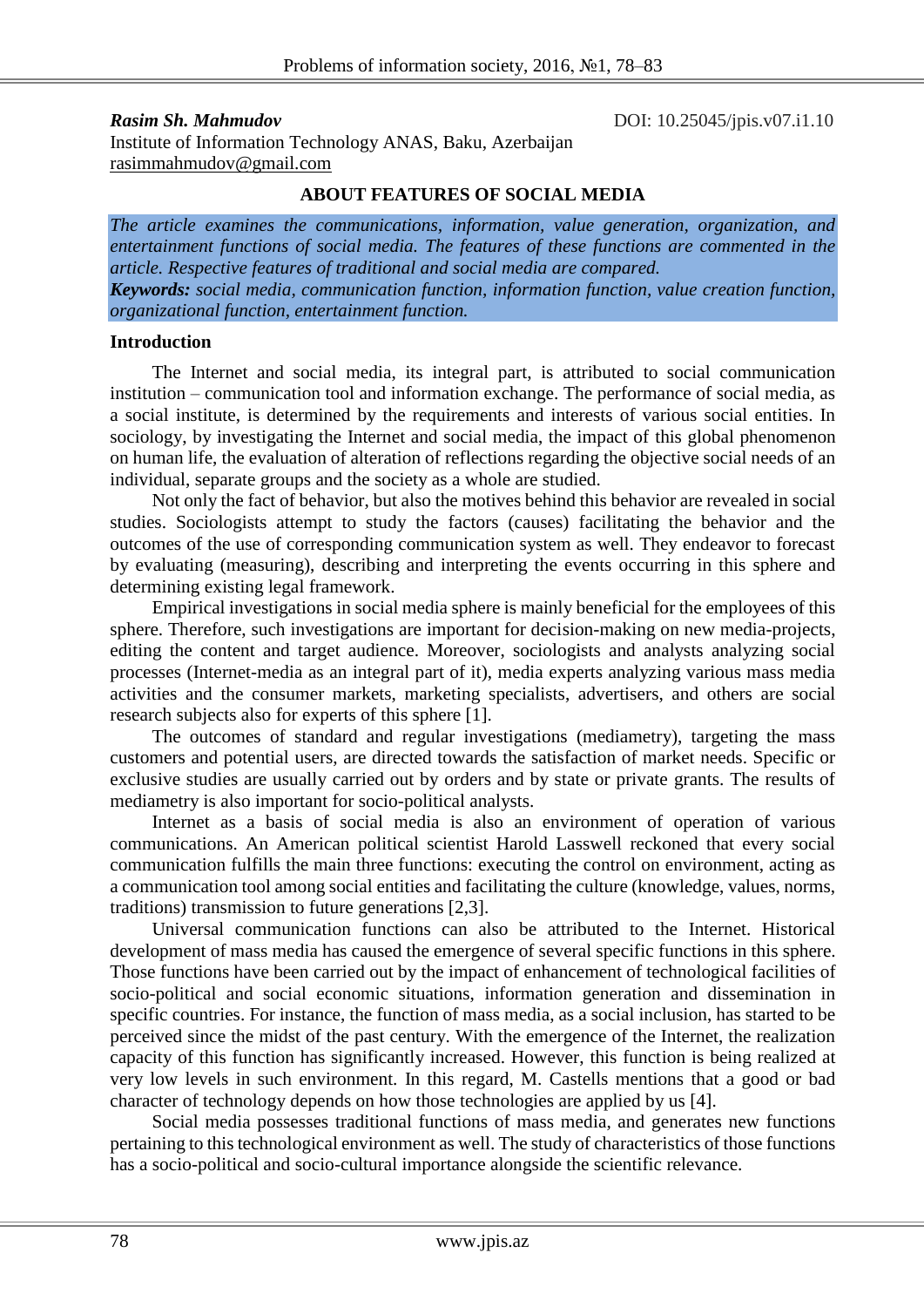### **Communication function of social media**

One of the most important functions carried out by social media is communication function. As known, communication tools are created in order to provide people with sociability tools. Mass communications serve to the creation of communications among mass entities. The communication is constructed via internet-media such that professional information producer and mass entities – the mass of anonymous users, the number of each is inestimable, stand on either sides.

Internet-technologies globalize the communications. The dependence of communications on territorial factors evoperates emerges in such curcimstance. Internet-media, benefiting from such opportunities, shapes a new society based on unified information basis and the code of conduct.

The general vector of the development of modern information transmission tools is based not on vertical (domination of a specific communication party upon other) but on heterarchical (horizontal, equal) principle. In other words, the transition from one-sided communication model to two-sided communication model takes place.

Social media is not excluded from these changes in the communication sphere. Not only a journalist, but also the audience participates in information generation and exchange. However, the use of interactive opportunities in this sphere does not allow the distribution of responsibility division. Three aspects of network interactivity are distinguished [5]:

- "People and documents" (the opportunity to shape and carry out information request for a user);
- "People and technologies" (the convenience and the adaptability potential of information technologies for users);
- "People and people" (social communication technologies, the appropriateness and convenience of those for mutual communication).

While analyzing the communication function of the social media, essence of the notions such as "interactivity" and "feedback" must be explained. Firstly, it is to be mentioned that the first notion is wider than the latter. Feedback – is a reaction, a response of an entity to information influence. From this point of view, social media makes use of "forum" function in greater sense. Visitor indicators also act as feedback: it provides statistical information regarding the degree of interest of user in a web-site and its content. Interactivity reflects wider opportunities: it contemplates user control on content (request, evaluation), the participation in content creation, content discussion, conference with other users, and etc. Some of these opportunities used to pertain to media as well. But, the opportunity of horizontal communication among users is only present in social media. It is also impossible to maintain communication operativeness in traditional media.

H. Lasswell distinguishes three levels of interactivity [2]:

- Mutual, but non-interactive communication (for instance: phone calls, mails)
- Reactive and quasi-reactive communication, i.e. one party receives information about the reaction of other party (feedback)
- Fully interactive communication, i.e. all communication entities participate in information exchange based on equal opportunities.

At present, the audience of social media is able to use sufficiently enhanced communication tools: discussion of a particular article or program, filling forms as a response or answers to editorial questions, the participation in rating evaluation of materials, sending questions to editorial office, a particular journalist or speaker, general evaluation of performance of a channel or web-site, the discussion of social problems and political issues, the dispatch of materials for publishing and etc.

Consequently, unlike traditional media, social media possesses more specific communicative functions. Internet creates enhanced opportunities for maintenance of mutual communication and interactivity.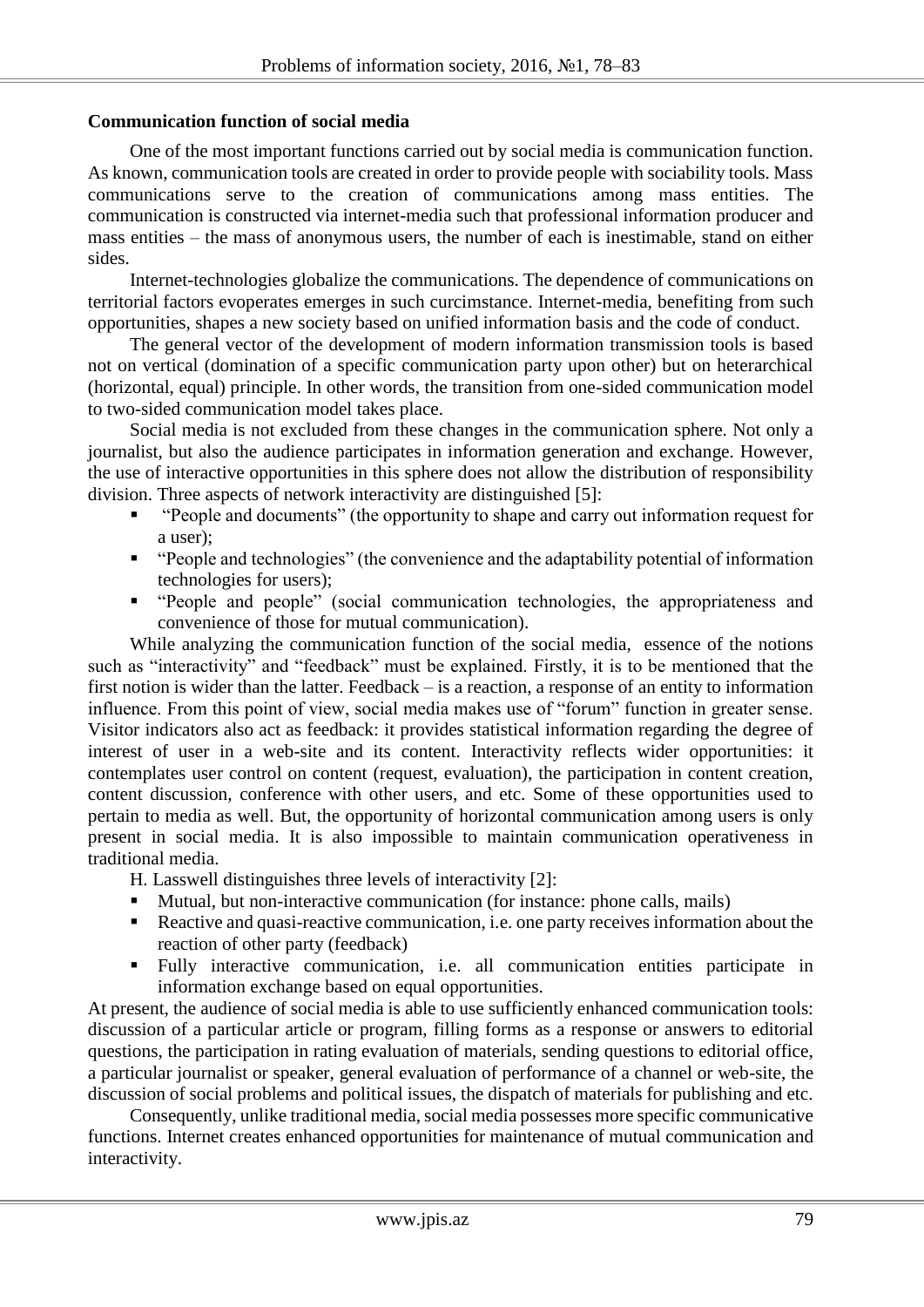The information contained in social media pages is accessible by everyone. Only limitations related to payment can occur. The problem of maintenance of equal accessibility to resources is one of the major issues related to sociological studies and practical development of the Internet. Optimists reckon that social media created feasible conditions for maintenance of equal opportunities for groups previously deprived of these opportunities with other groups. However, in presence of digital inequality, the process can develop in reverse direction, i.e. the social gap can widen.

Information in social media possesses several following features as in traditional media [5]:

- operativeness:
- Illumination of social life;
- Universality and versatility of subject matter (even being a specialized media tool);
- Genre-type variety of materials.

The absence of specification of legal responsibility relieves the sense of responsibility for materials posted in social media. This leads to the increase of misinformation, unclarified and unreliable information.

### **Information function of social media**

Multimedia feature of social media creates new opportunities for realization of information function. It is well known from the practice of traditional media that different marking and influence tools or the variety of information introduction-reception channels ease the information and knowledge assimilation. Hypertext feature of social media significantly enhances the opportunities of information function.

Therefore, it is to be mentioned that multimedia as a new and universal sphere of social media makes information more multi-colored and interesting in terms of type, form and genre. Internet possessing multimedia and hypertext features transforms the information into more enriched, comprehensive and solid form [1].

### **Value creation function of social media**

It must be noted that family and schools shape the first socialization. Thus, an individual familiarizes himself with knowledge, norms, values, practice and traditions collected in society and surrounding social microenvironment. In a modern society, this function substantially lies on media. Media serves to value creation and conservation.

Social media takes the freedom of information exchange to the next quality level. Global network also aggrandizes the issue of social identity (belonging of individual to particular social groups). If traditional communications (mail, book, telephone and etc.) have eliminated spacetime obstacles, Internet has gone further – it eliminated social identity. It means that the Internet has become a space of rapidly alternating wide-spectrum virtual societies. As a result, global valuenorm basis started to be formed [1].

In a modern independent journalism, a fact is accurately distinguished from an opinion. Therefore, an opportunity is created for a reader, listener and spectator to draw one's own conclusions. The realization of this function in internet-journalism is dependent upon the journalist culture, admission of responsibility for editorial policy, possession of skills of various genres and methods of expression in relation to an object of illustration. It also depends upon user culture – the ability to use the Internet opportunities for shaping personal position. It is known from the investigation of traditional media that some users try to use various, also alternative information in order to shape his views, whereas other users only wish to benefit from suggested position.

Value creation function is focused on the information sharing and attraction of attention of audience towards events and problems, and shaping the agenda. On the Internet, the process of division and split of audience to several groups is observed. In general, social media is able to carry out this function pertaining to traditional media. Moreover, the features of Internet such as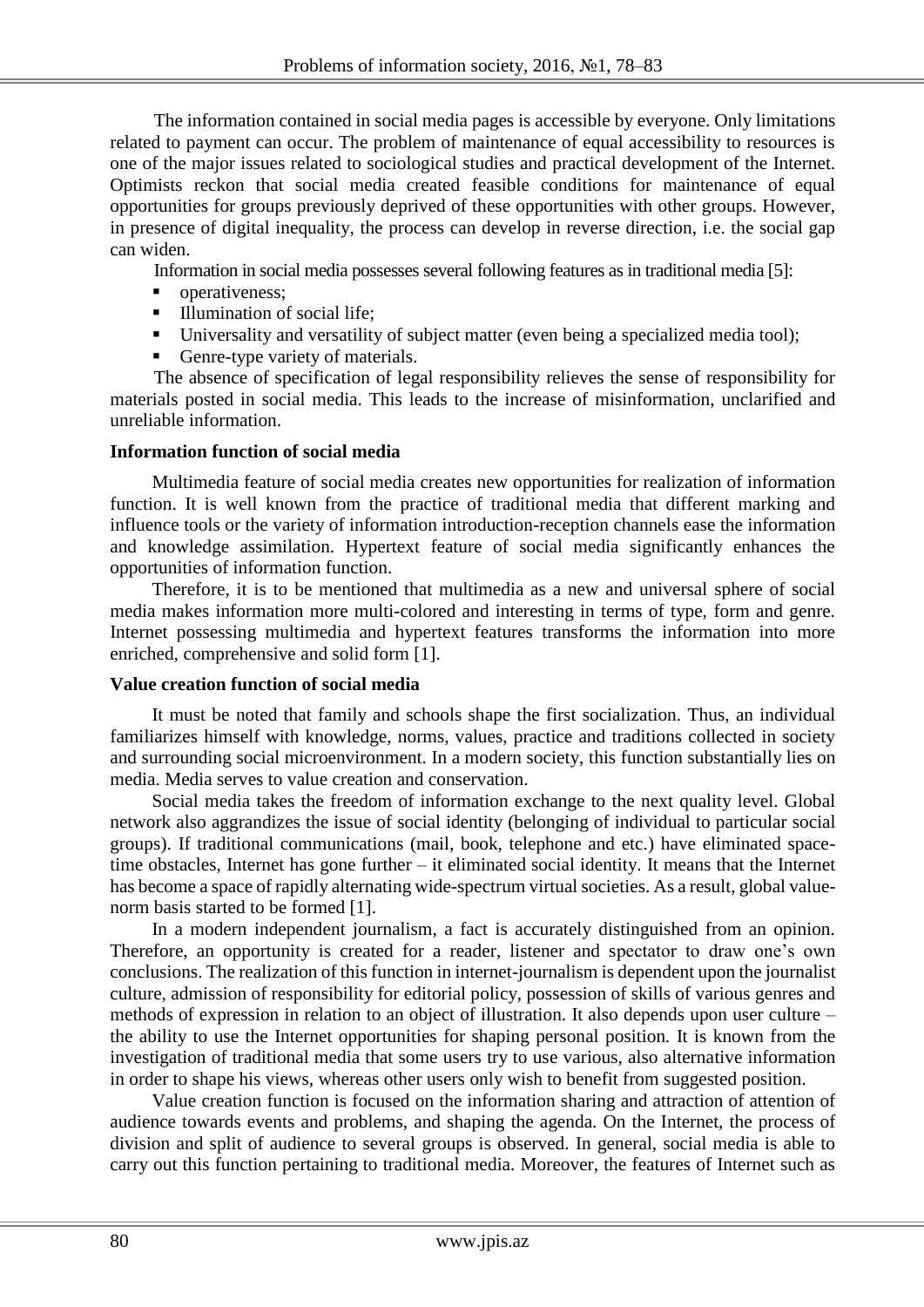operativeness, interactivity and hypertexting ascends this function onto a new qualitative level. The expansion of division process of the audience of offline and online channels, asyncronization of information perception by audience disturbs communion of information-value platform and "agenda"  $[6]$ .

### **Organizational function of social media**

Media participates in operation of real social groups and institutions – town residents, employees of a particular field or members of public union, and in realization of their functions. This is called organizational function [1].

It is affirmed that mass media is a specific society comprising the activities on satisfaction of information requests via a particular channel. Based on long-term practice, the proximity of views is strengthened, base of general information and values is established, the processes of exchanging opinions, related to socio-political issues, are developing. According to several sociologists, new groups emerge in general communication base related to general cultural interests, similar problems and needs to express own views [7].

Therefore, the Internet creates a feasible environment for formation of social unity, solidarity and identity. Sociology and social sciences affirm that the audience of each media tool constitutes a specific society. Common views, information reserves and values of individuals, united to satisfy information needs from the same channel, are created. Internet breathes a new life into this process. It becomes an easy and rapid process to unite people around particular interests via social networks, forums, chats [8]. According to M. Castells, Internet upgrades old communication tools of an individual and society. If previously these methods were based on areal factor, now it is based on "network individuality". Multiple links are referred to "weak links" on the Internet; however, they are very important and can even maintain family societies [9].

In the first years of mass penetration of the Internet, activists of various public unions reckoned that the global network cannot supersede the real human communication. However, subsequent practice demonstrated that new technological communication tools among individuals have own benefits. It is revealed that these communication tools are very suitable for social solidarity and elimination of digital inequilaty. Therefore, it can be stated that social media cannot supplant real human communication, but it can enrich such communication channels.

### **Social inclusion function of social media**

Another function of media created by the Internet is a *social inclusion function*. The notion of the "social inclusion" has emerged in the 30's of the past century. By "social inclusion", various methods of citizen activity in discussion and solution of important issues are understood [1].

Communicative participation or inclusion in social communication is deemed more accessible form of social inclusion for population stratums. The necessity, possibility and effectiveness of this participation via traditional media has been discussed for several decades.

If in totalitarian and authoritarian regimes a journalist is a guarantor information interests of a government and protector of information gate, in open societies a journalist strives to open those doors wider.

In modern society, media acts as an important integral part of public sphere. Here, mutual relations of main social entities – society, government and business is transformed into discussion and judgement with journalist participation. Some sociologists contend that the rapid development of information technologies creates new expectations in this sphere. Hence, it enables the gap elimination, and establishment of communication between citizens and the government. In other words, this new situation acts as a stage of realization of electronic democracy or direct democracy.

Social media is an environment, in which not only the space limitations, but also the obstacles in realization of separate spheres of human activity – work and everyday life, hobby and civil status, and the differences between education and entertainment are eliminated. Information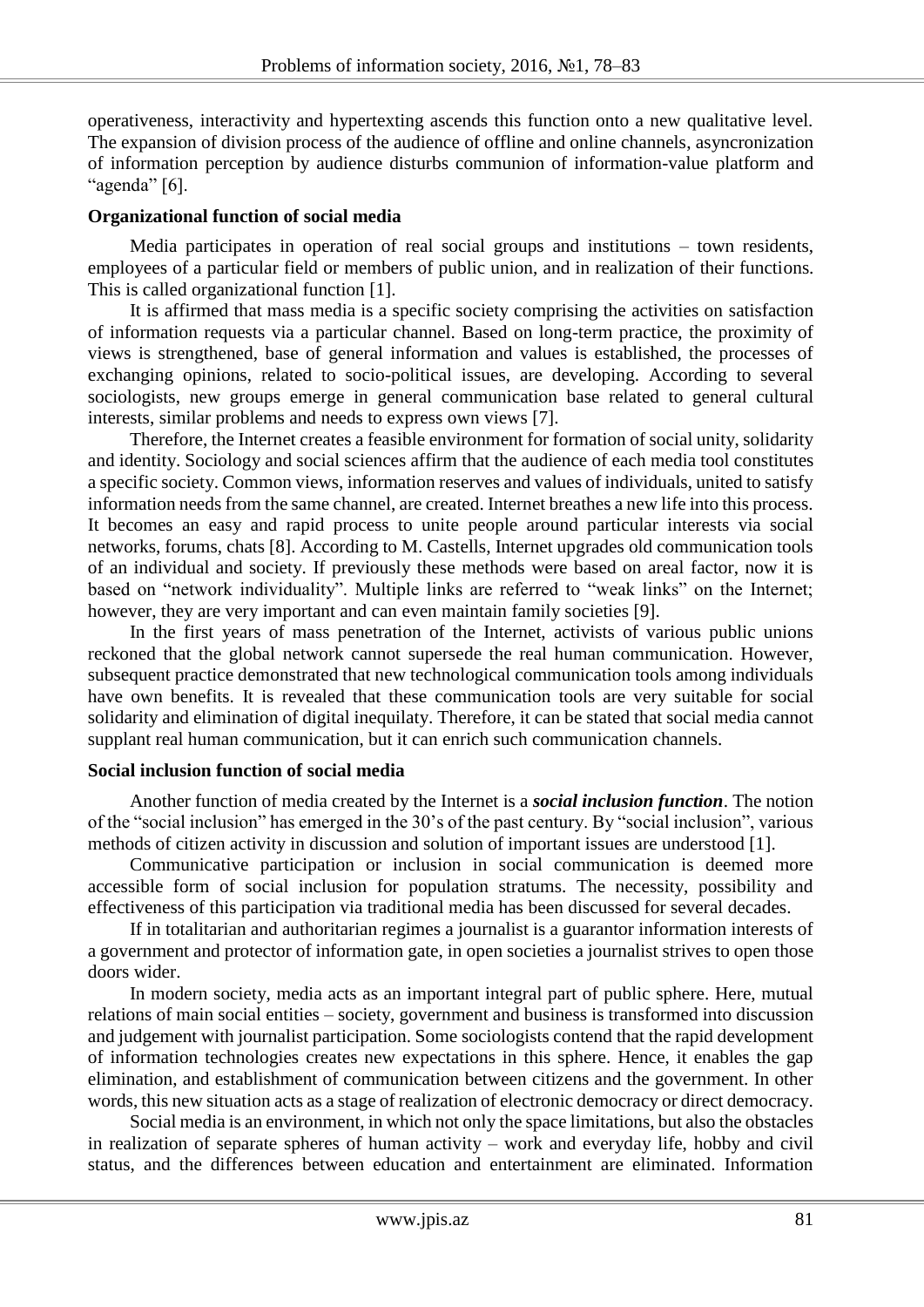maintenance of these spheres and tools for participation in them located in a unified media environment, and the distances among different spheres are almost absent.

Before the Internet, some of these facilities were provided by traditional media, including television. However, interactive and online opportunities of Internet sustain its supremacy against traditional media.

### **Entertainment function of social media**

The function of entertainment captures a significant place in operation of social media. The rapid increase of Internet users, widening of social-demographical composition and geography, elimination of differences in Internet access among population groups have transformed the social media into the most interesting entertainment place. Nevertheless, experts held a different opinion 15 years ago in this regard. M.Castells excepted the opinion that Internet would be able to compete with traditional entertainment tools and places. He considered that Internet is not an entertainment, but a communication tool [8].

Traditional and social media are capable to support each other in a more effective conduction of social functions. Modern tendencies indicate that centralization, convergence and integration in a single center (holding, editorial office, publishing house and etc.) of all types of media tools are taking place. Electronic versions of almost all traditional media tools are present. In the days of the Soviet era, different incentives have been suggested regarding the necessity of mutual functioning of different media instruments. At that time, different ideas such as "The Union of microphone, pen and video camera" (V.Khelmendik), "Solo parts in ensemble" (V.Sesyunin) had been discussed [5]. The essence of these incentives suggested the necessity of comprising specific facilities of each media tool and acting on a unified platform in order to effectively impact the audience.

The most prominent social outcomes of joint, mutual functioning of traditional and social media are the enhancement of information volume and variety, and the increase of operativeness, in which the main role is attributed to the Internet.

On the one hand social media accelerates the tendency of audience fragmentation and performs in a reverse direction, on the other hand it crystalizes same brand in different channels. For instance, if the audience of a traditional publication – a newspaper, is mainly constituted of middle-aged and old generation, and the electronic version of that publication attracts teenagers and young people.

By using information update tools of various speed, the integration of facilities of offline and online versions is very effective for satisfaction of different audience groups. In traditional media, especially in radio and television, different contents are updated or repeated several times during a day. For instance, news program is broadcasted several times during a day, weekly information-analytical programs, monthly thematic programs are prepared. In social media, the programs, updated with different periodicity, can be placed on the same web site, i.e., different user groups, at the same time, can select the contents they are interested in. Hence, audience segmentations (fragmentation) and diversification of information materials (the increase in variety) take place. Alongside, coordination facilities of paper and electronic media is being widened, the processes of labor division and specialization in journalism are accelerated due to the audience with different needs (the increase in information needs of different purposes) [1].

In the environment of mutual functioning, the greatest cooperation opportunities are created from the point of view of mutual communication of journalists with the audience and within the audience. The audience using the Internet can influence the content and editorial plans, which is called "social control over media".